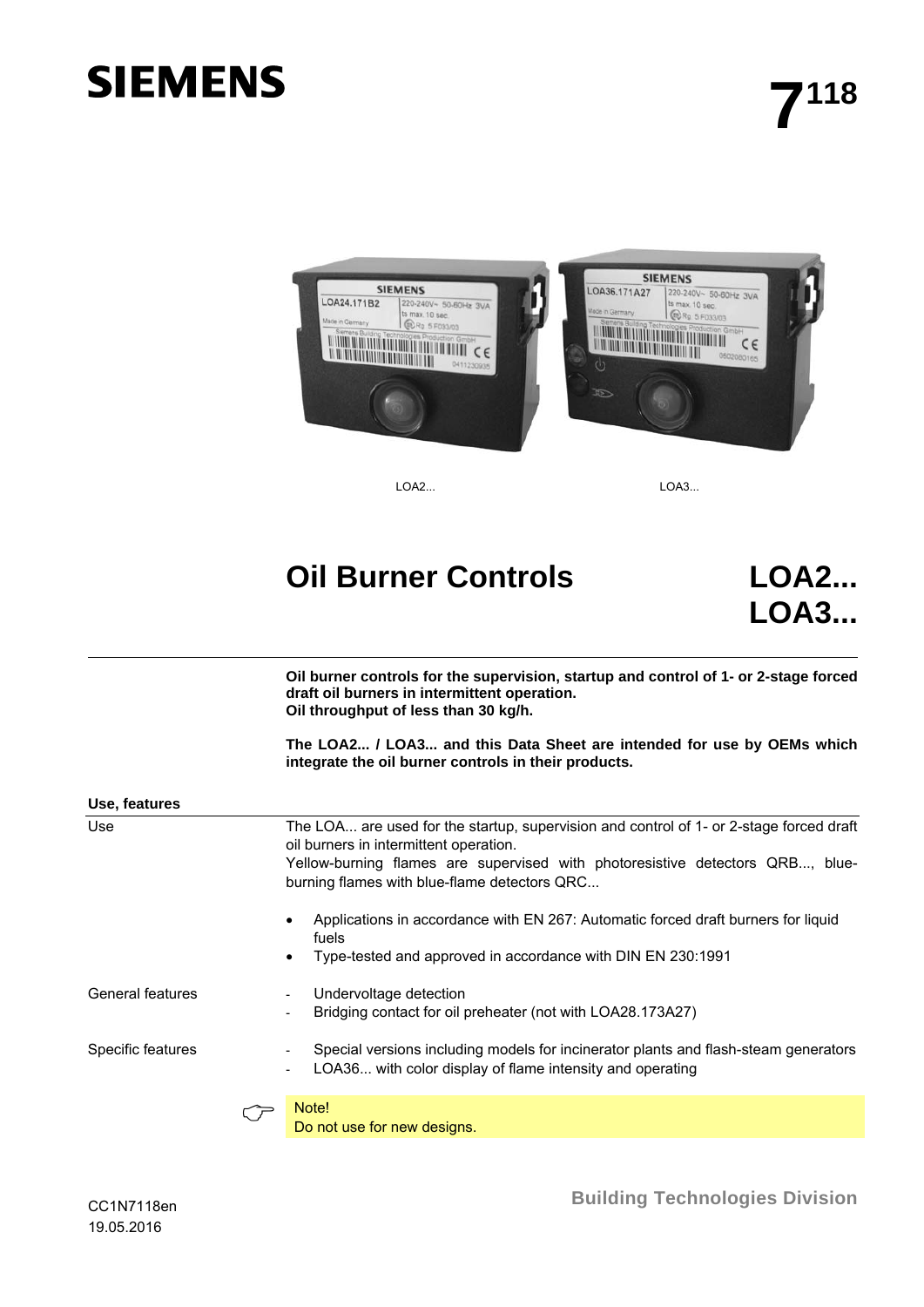

#### **To avoid injury to persons, damage to property or the environment, the following warning notes must be observed!**

#### **Do not open, interfere with or modify the unit!**

- All activities (mounting, installation and service work, etc.) must be performed by qualified staff
- Before making any wiring changes in the connection area, completely isolate the plant from mains supply (all-polar disconnection). Ensure that the plant cannot be inadvertently switched on again and that it is indeed dead. If not observed, there is a risk of electric shock hazard
- Ensure protection against electric shock hazard by providing adequate protection for the burner control's connection terminals. If not observed, there will be a risk of electric shock
- Each time work has been carried out (mounting, installation, service work, etc.), check to ensure that wiring is in an orderly state and make the safety checks as indicated in *Commissioning notes* above. If this is not observed, there is a risk of loss of safety functions and a risk of electric shock.
- Press the lockout reset button / operating button only manually (applying a force of no more than  $\leq 10$  N), without using any tools or pointed objects. If this is not observed, there is a risk of loss of safety functions and a risk of electric shock.
- Fall or shock can adversely affect the safety functions. Such units must not be put into operation, even if they do not exhibit any damage. If this is not observed, there is a risk of loss of safety functions and a risk of electric shock.



#### **Attention!**

**Earth the burner in compliance with the relevant regulations; earthing the boiler alone does not suffice!** 

#### **Mounting notes**

Ensure that the relevant national safety regulations are complied with.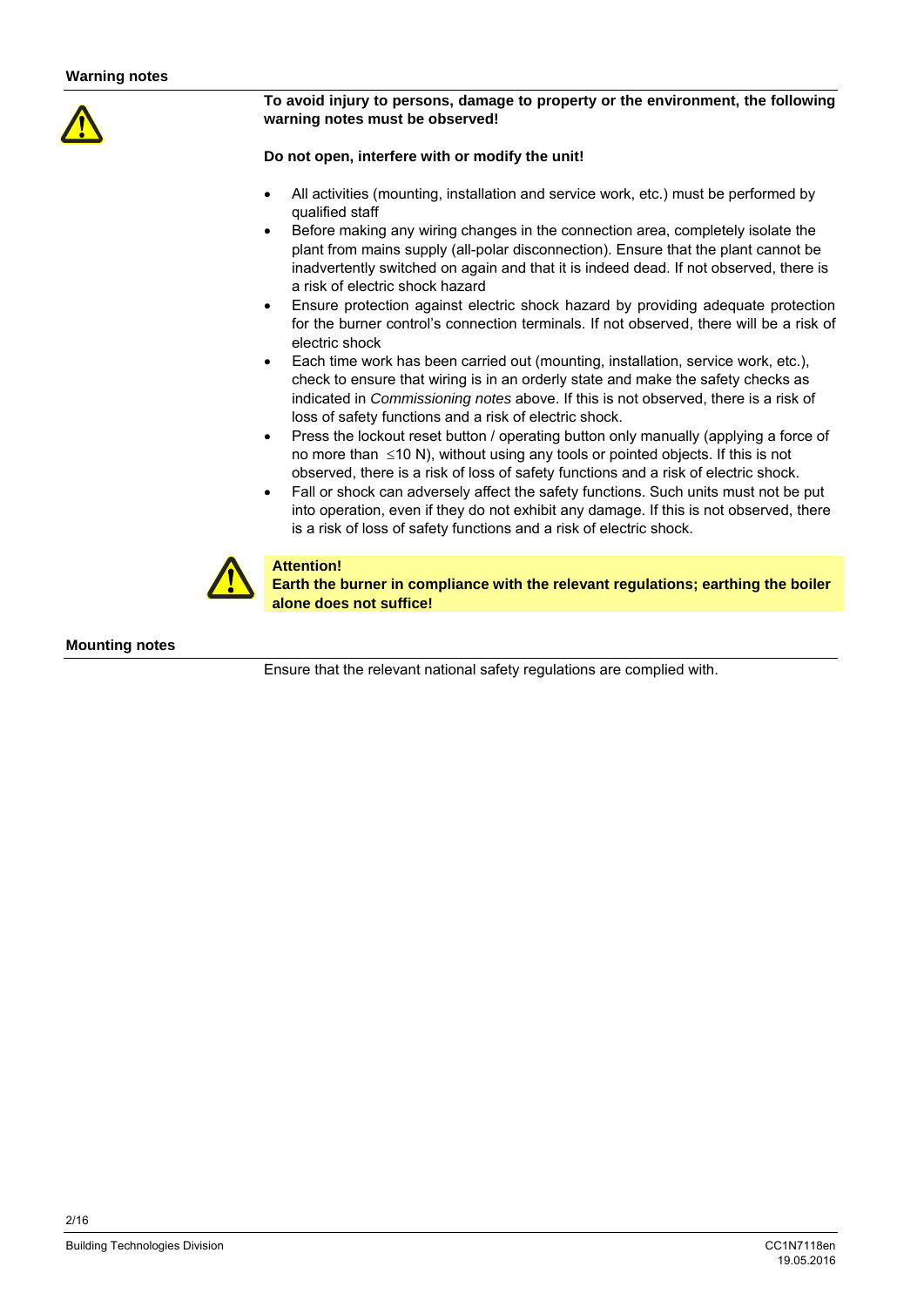- Always run high-voltage ignition cables separately while observing the greatest possible distance to the unit and to other cables
- Make absolutely certain that live and neutral conductors are correctly connected to terminals 1 and 2 of the burner control
- Install switches, fuses, earthing, etc., in compliance with local regulations
- Ensure that the maximum permissible current load for the connecting terminals is not exceeded (refer to *Technical data)*
- Do not feed external mains voltage to the control outputs of the burner control. When testing the function of devices controlled by the burner control (fuel valves or similar), the burner control must not be connected
- To disconnect the unit from the mains, a complete shut-down must be carried out under overvoltage category III conditions in each pole
- Secure the earthing lug in the terminal base with a metric screw and a lockwasher or similar
- Switches, fuses, earthing, etc., must be in compliance with local regulations; primary fuse max. 10 A (fast)
- For safety reasons, feed the neutral conductor to the neutral distributor in the plugin base, or to terminal 2. Connect the burner components (fan, ignition transformer and fuel valves) to the neutral distributor as shown in the figure 7435a14. The connection between the neutral conductor and terminal 2 is prewired in the terminal base

Example



Correct wiring of neutral conductors!

#### **Electrical connection of flame detectors**

It is important to achieve practically disturbance- and loss-free signal transmission:

- Never run the detector cable together with other cables
	- Line capacitance reduces the magnitude of the flame signal
	- Use a separate cable
- Observe the permissible lengths of the detector cables, see *Technical data* and Data Sheet / Flame detector QRB (N7714) and QRC (N7716).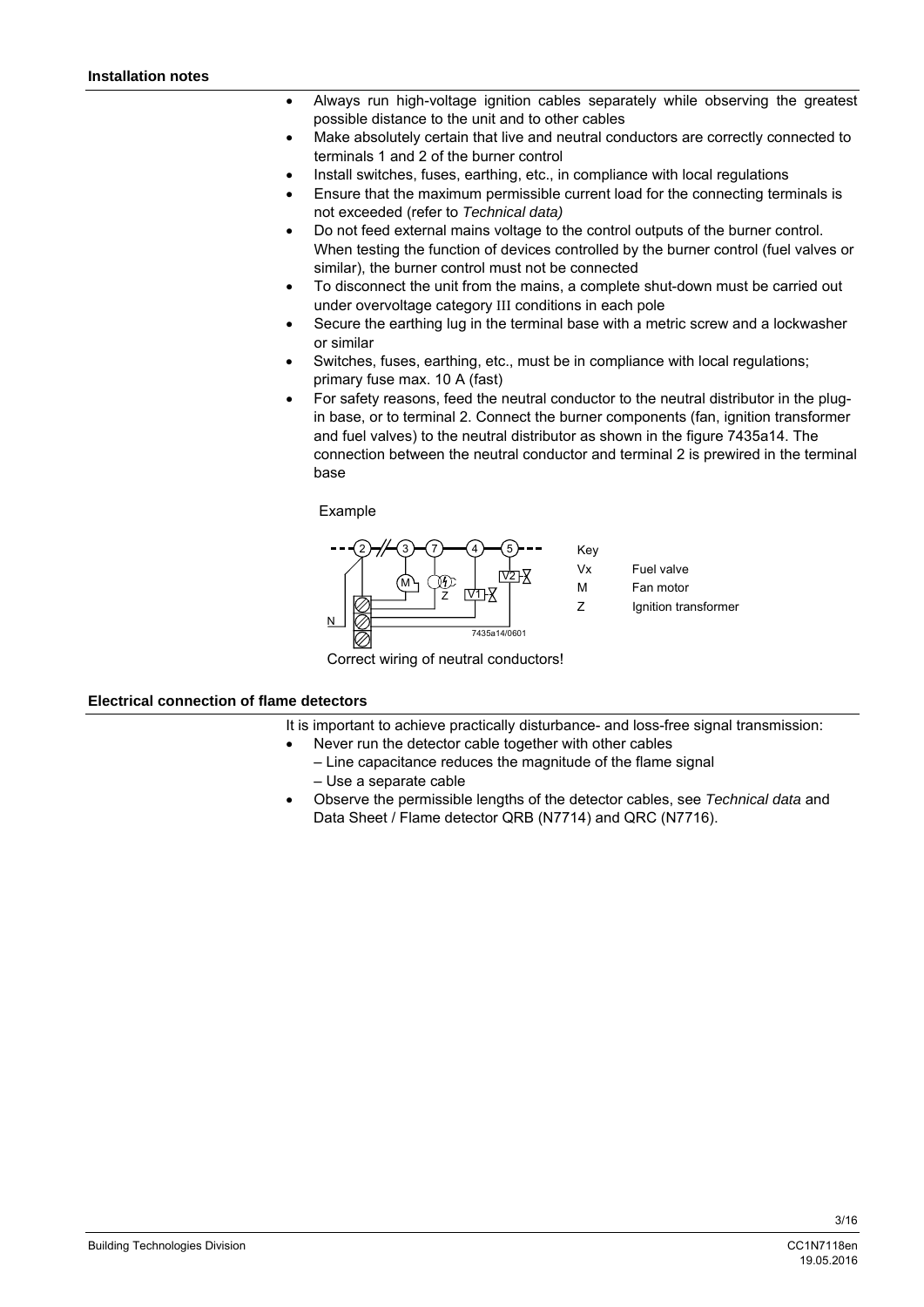When commissioning the plant, when carrying out maintenance work, or after longer off periods, make the following safety checks:

|    | Safety check to be carried out                                                                                                              | <b>Anticipated response</b>                           |
|----|---------------------------------------------------------------------------------------------------------------------------------------------|-------------------------------------------------------|
| a) | Burner startup with flame detector<br>darkened                                                                                              | Lockout at the end of «TSA»                           |
| b) | Burner startup with flame detector<br>exposed to extraneous light                                                                           | Lockout after approx. 40 seconds                      |
| C) | Simulation of flame failure during<br>operation. For that purpose, darken the<br>flame detector during operation and<br>maintain this state | Repetition followed by lockout at the<br>end of «TSA» |

#### **Standards and certificates**

|  | <b>Applied directives:</b>        |             |
|--|-----------------------------------|-------------|
|  | Low-voltage directive             | 2006/95/EC  |
|  | Electromagnetic compatibility EMC | 2004/108/EC |
|  | $\text{(immunity)}^*$             |             |

\*) The compliance with EMC emission requirements must be checked after the burner control is installed in equipment

Compliance with the regulations of the applied directives is verified by the adherence to the following standards / regulations:

- Household and similar electrical appliances Safety VDE 0700
- Electrical equipment of non-electric heated cooking and heating appliances VDE 0722

**The relevant valid edition of the standards can be found in the declaration of conformity!** 

 Note on **DIN EN 60335-2-102** Household and similar electrical appliances - Safety - Part 2-102: Particular requirements for gas, oil and solid-fuel burning appliances having electrical connections. The electrical connections of the LOA and the AGK11 comply with the requirements of EN 60335-2-102.



EAC Conformity mark (Eurasian Conformity mark)



ISO 9001:2008 ISO 14001:2004 OHSAS 18001:2007



China RoHS Hazardous substances table: http://www.siemens.com/download?A6V10883536

#### **Service notes**

The service adapters can only be used for a short time. They may only be used in supervised operation by qualified staff.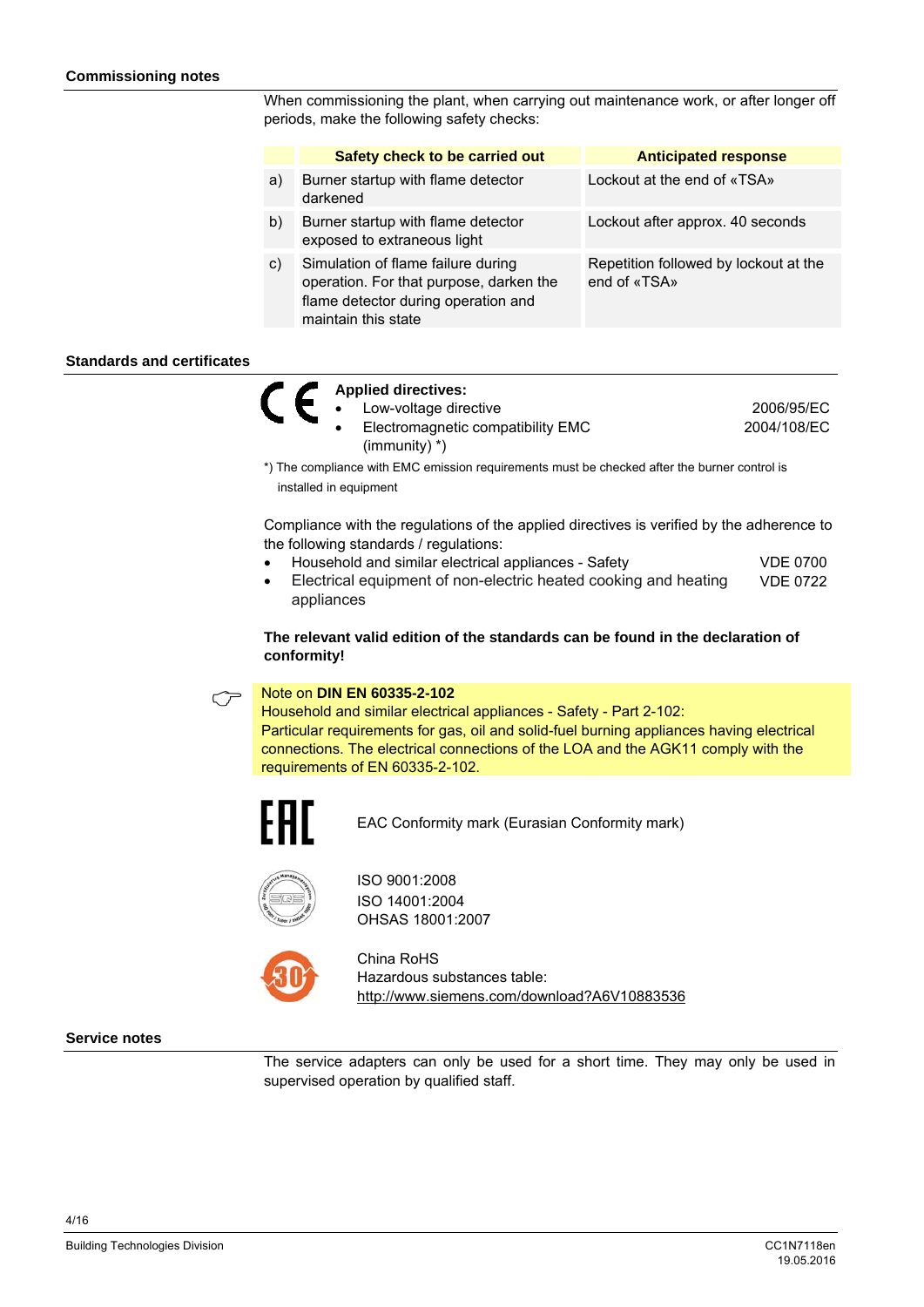|                          | Burner controls has a designed lifetime* of 250,000 burner startup cycles which, under<br>normal operating conditions in heating mode, correspond to approx. 10 years of usage<br>(starting from the production date given on the type field).                                                         |
|--------------------------|--------------------------------------------------------------------------------------------------------------------------------------------------------------------------------------------------------------------------------------------------------------------------------------------------------|
|                          | This lifetime is based on the endurance tests specified in standard EN 230.<br>A summary of the conditions has been published by the European Control<br>Manufacturers Association (Afecor) (www.afecor.org).                                                                                          |
|                          | The designed lifetime is based on use of the burner controls according to the<br>manufacturer's Data Sheet. After reaching the designed lifetime in terms of the number<br>of burner startup cycles, or the respective time of usage, the burner control is to be<br>replaced by authorized personnel. |
|                          | * The designed lifetime is not the warranty time specified in the Terms of Delivery                                                                                                                                                                                                                    |
| <b>Disposal notes</b>    |                                                                                                                                                                                                                                                                                                        |
|                          | The unit contains electrical and electronic components and must not be disposed of<br>together with domestic waste.<br>Local and currently valid legislation must be observed.                                                                                                                         |
| <b>Mechanical design</b> |                                                                                                                                                                                                                                                                                                        |
|                          | The oil burner controls are of plug-in design, suitable for installation in any position on<br>burners, in control cabinets or on control panels.                                                                                                                                                      |
|                          | The housing is made of impact-proof, heat-resistant and flame-retarding plastic.<br>It is of plug-in design (measuring 91 x 62 x 63 mm, including the plug-in base) and<br>engages audibly in the plug-in base.                                                                                        |
|                          | The color of plastic material of burner controls LOA are executed in black.                                                                                                                                                                                                                            |
|                          | The housing includes<br>the thermoelectric programmer acting on a multi-tilting switching system,<br>compensated for ambient temperature<br>flame signal amplifier with the flame relay<br>lockout reset button with its integrated lockout indication lamp                                            |
| Undervoltage detection   | If mains voltage drops below about AC 165 V, an electronic circuit ensures that the oil<br>burner control will prevent burner startup or - without releasing fuel - lockout will be<br>initiated.                                                                                                      |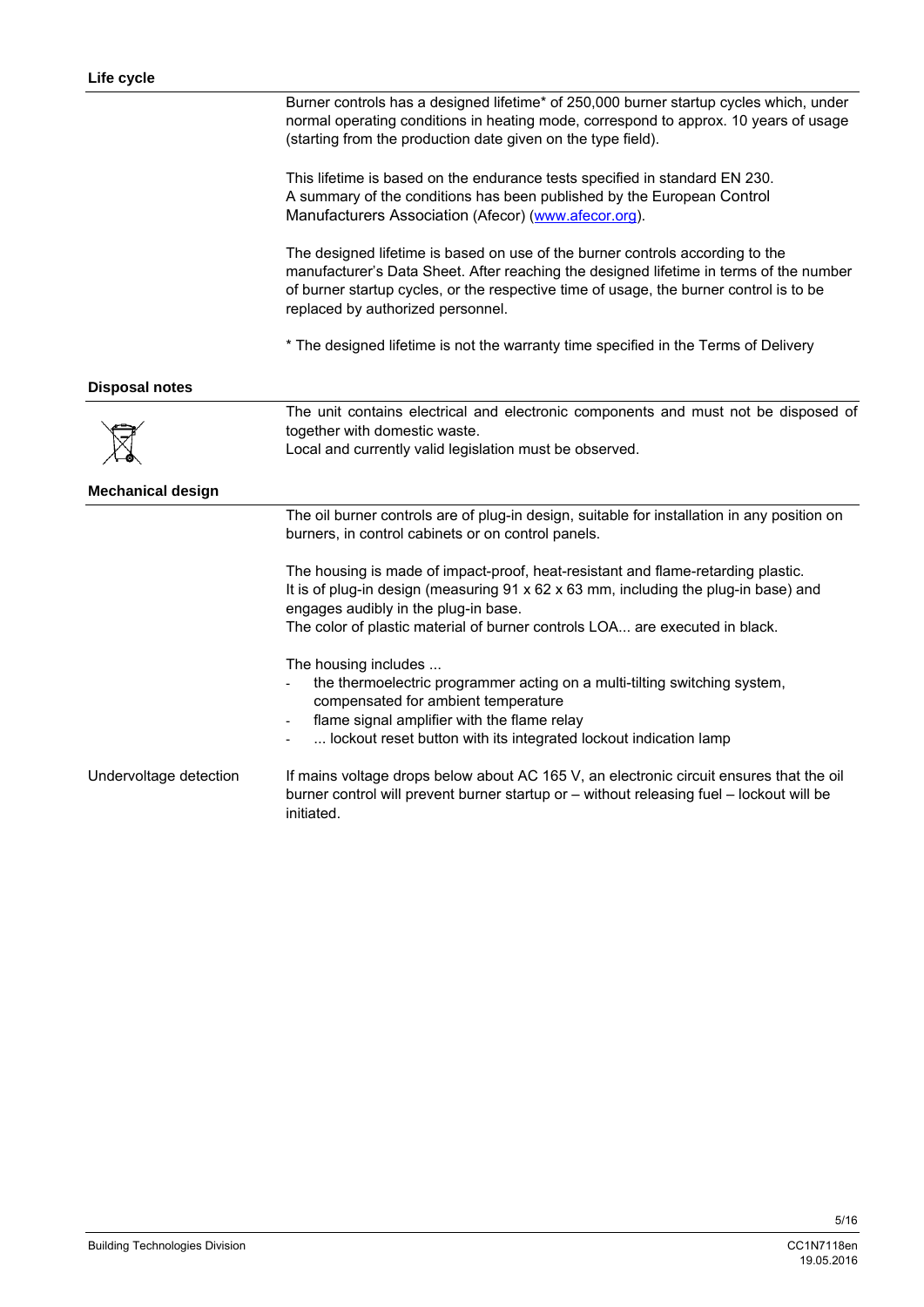#### **Type summary**

The type references given in the table refer to oil burner controls with no plug-in base and no accessories. For ordering information for plug-in bases and other accessories, see *Accessories*.

| Article no.                | <b>Type</b>                   | Main voltage    | <b>Undervoltage detection</b> | <b>Times in seconds</b> |         |                 |         | Replacement    |         |                            |
|----------------------------|-------------------------------|-----------------|-------------------------------|-------------------------|---------|-----------------|---------|----------------|---------|----------------------------|
|                            |                               |                 |                               | t1                      | t3      | <b>TSA</b>      | t3n     | t3n'           | t4      | types                      |
|                            |                               |                 |                               | min.                    | approx. | max.            | approx. | approx.        | approx. |                            |
| <b>Standard version</b>    |                               |                 |                               |                         |         |                 |         |                |         |                            |
| BPZ:LOA24.171B27           | LOA24.171B27                  | AC 220 V        | $\bullet$                     | 13                      | 13      | 10              | 20      | ---            | 20      | LMO14.111C2<br>LMO24.111C2 |
| BPZ:LOA24.171B17           | LOA24.171B17                  | <b>AC 110 V</b> | $\bullet$                     | 13                      | 13      | 10              | 20      | ---            | 20      | LMO24.111C1                |
| BPZ:LOA24.173A27           | LOA24.173A27                  | AC 220 V        | $\bullet$                     | 13                      | 13      | 10 <sup>°</sup> | 20      | $\overline{2}$ | 20      | LMO14.113C2                |
| With remote reset facility |                               |                 |                               |                         |         |                 |         |                |         |                            |
| BPZ:LOA26.171B27           | LOA26.171B27                  | AC 220 V        | $\bullet$                     | 13                      | 13      | 10              | 20      | ---            | 20      | LMO14.111C2<br>LMO24.111C2 |
| BPZ:LOA36.171A27           | LOA36.171A27                  | AC 220 V        | $\bullet$                     | 13                      | 13      | 10              | 20      | ---            | 20      | LMO14.111C2<br>LMO24.111C2 |
| For incinerator plant      |                               |                 |                               |                         |         |                 |         |                |         |                            |
| BPZ:LOA25.173C27           | $LOA25.173C27$ <sup>1</sup> ) | AC 220 V        | $\bullet$                     | 13                      | 13      | 10              | $---$   | $\overline{2}$ | 20      | ---                        |
| BPZ:LOA28.173A27           | LOA28.173A27 <sup>1</sup> )   | AC 220 V        | $\bullet$                     | 13                      | 13      | 10              | $---$   | $\overline{2}$ | 20      | $---$                      |

Legend

<sup>1</sup>) LOA25... and LOA28... are designed for use on incinerator plant where lockout by extraneous light is not desired. These types of oil burner controls are not covered by EN 230

t1 Prepurge time

t3 Preignition time

t3n Long postignition time

- t3n´ Short postignition time
- t4 Interval from establishment of flame to the release of «BV2»
- TSA Ignition safety time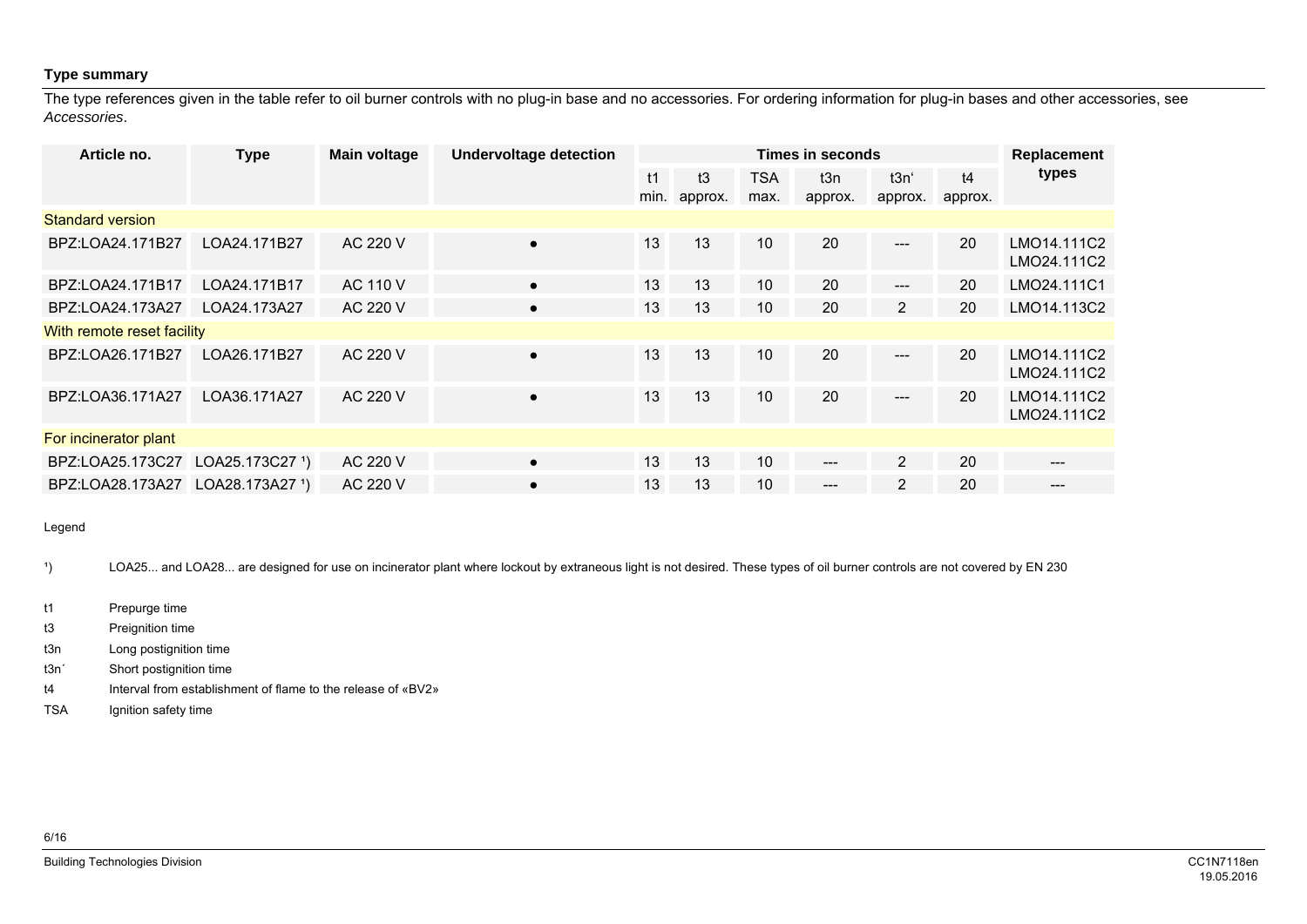#### Test adapter **KF8833**

- For checking the functions of burner controls on the burner
- With signal lamps for program indication
- With one pair of jacks for measuring the flame detector current

#### Test adapter **KF8840**

- For checking the functions of burner controls on the burner
- With signal lamps for program indication
- With on / off switch for simulating the flame signal
- With holes for checking the control voltages at the tabs of the burner control
- With one pair of jacks for measuring the flame detector's resistance

#### Test adapter **KF8885**

- For checking the functions of burner controls on the burner
- With switch for manual startup of burner
- With switch for simulating the oil preheater's release contact
- With 2 pairs of jacks for measuring the flame detector current

Refer to Mounting Instructions B7986





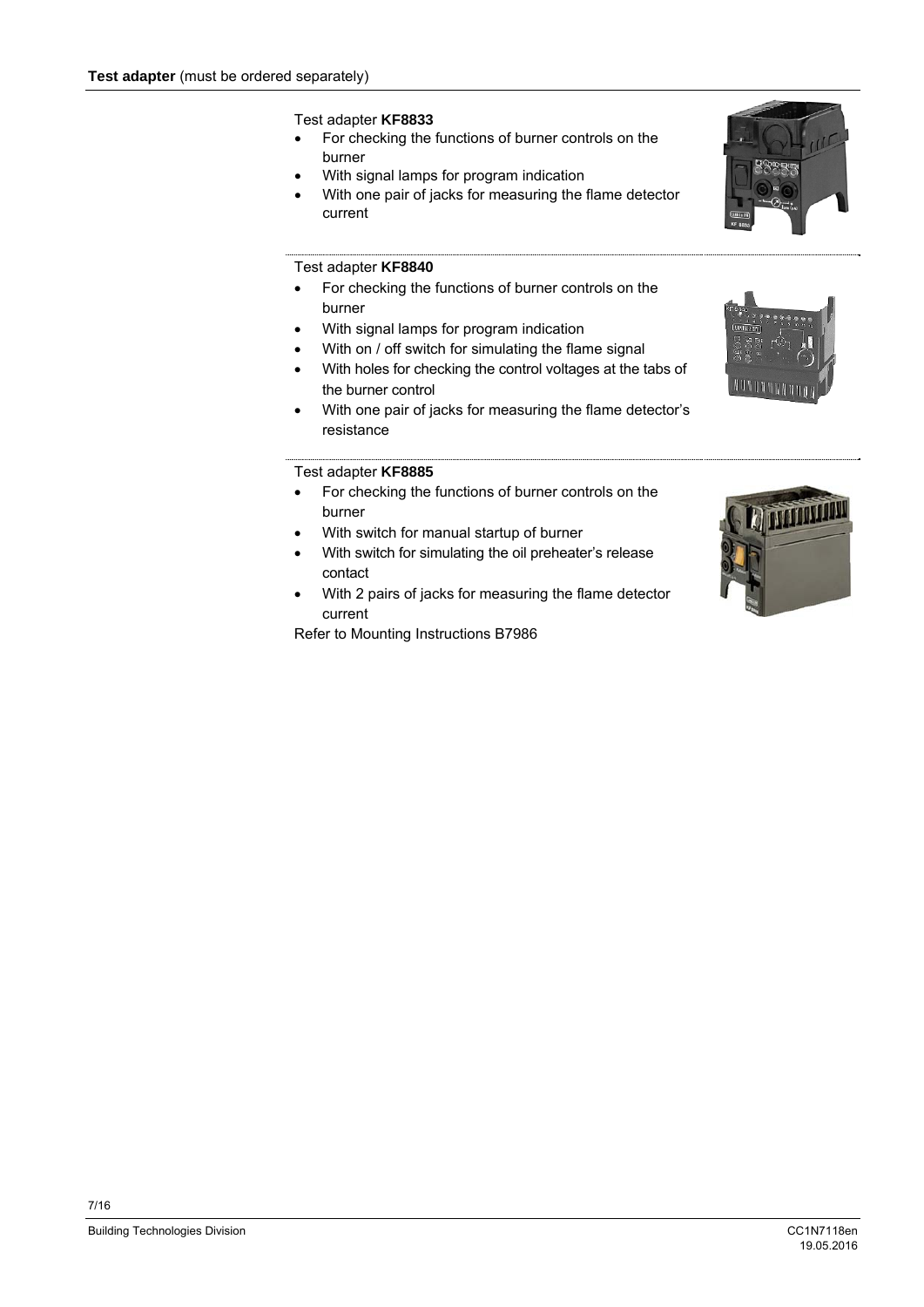#### **Accessories** (must be ordered separately)

**Connection accessories for small burner controls** 

Plug-in base **AGK11…**  To connect the small-capacity burner controls to the burner plant. See Data Sheet N7201



Cable holder **AGK66…**  For plug-in base AGK11. See Data Sheet N7201

Cable holder **AGK65…**  For plug-in base AGK11. See Data Sheet N7201

**Flame detectors**

Photoresistive detectors **QRB...**  See Data Sheet N7714

Blue-flame detectors **QRC...**  See Data Sheet N7716



Frontal illumination:



Lateral illumination:  $\bullet$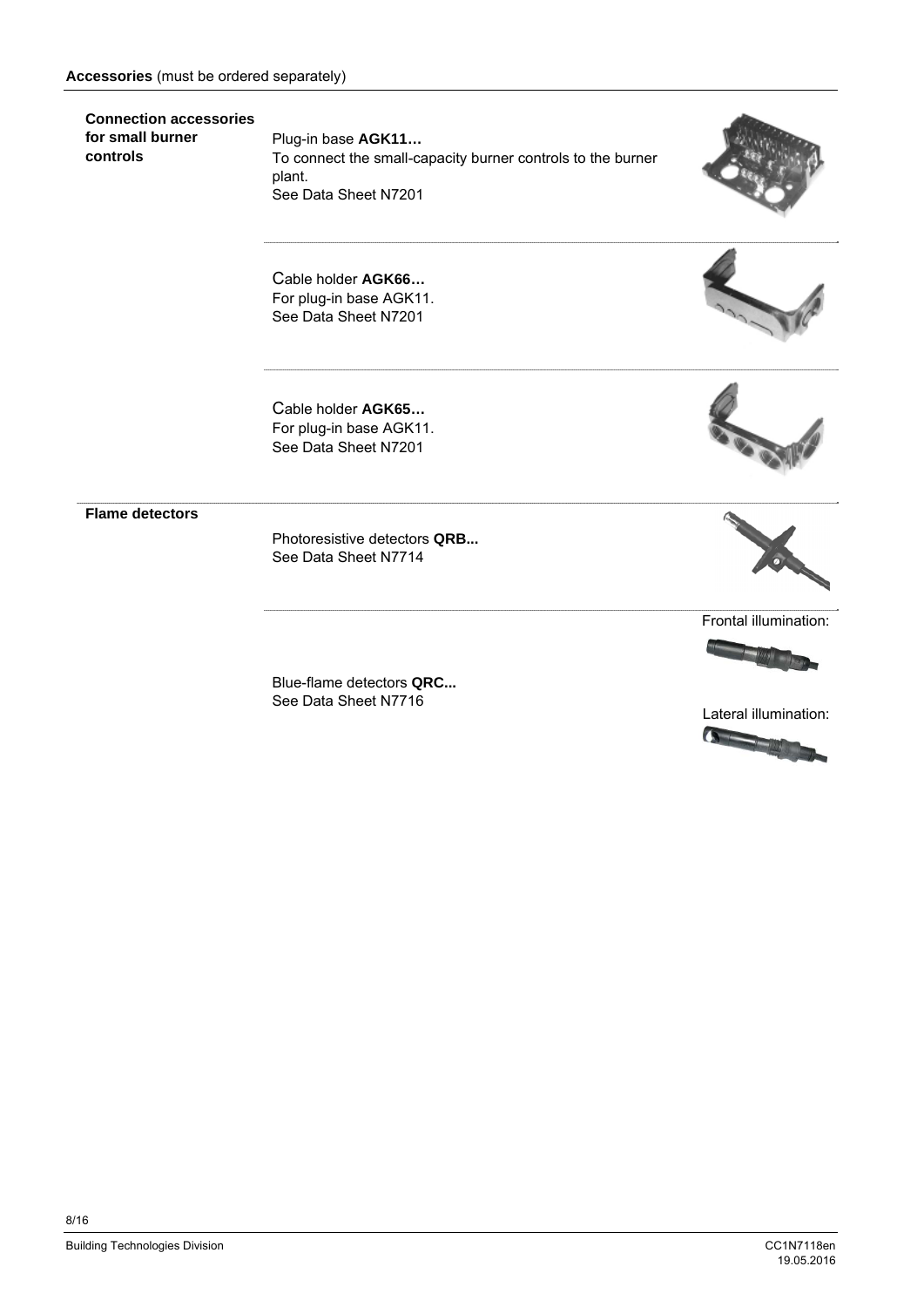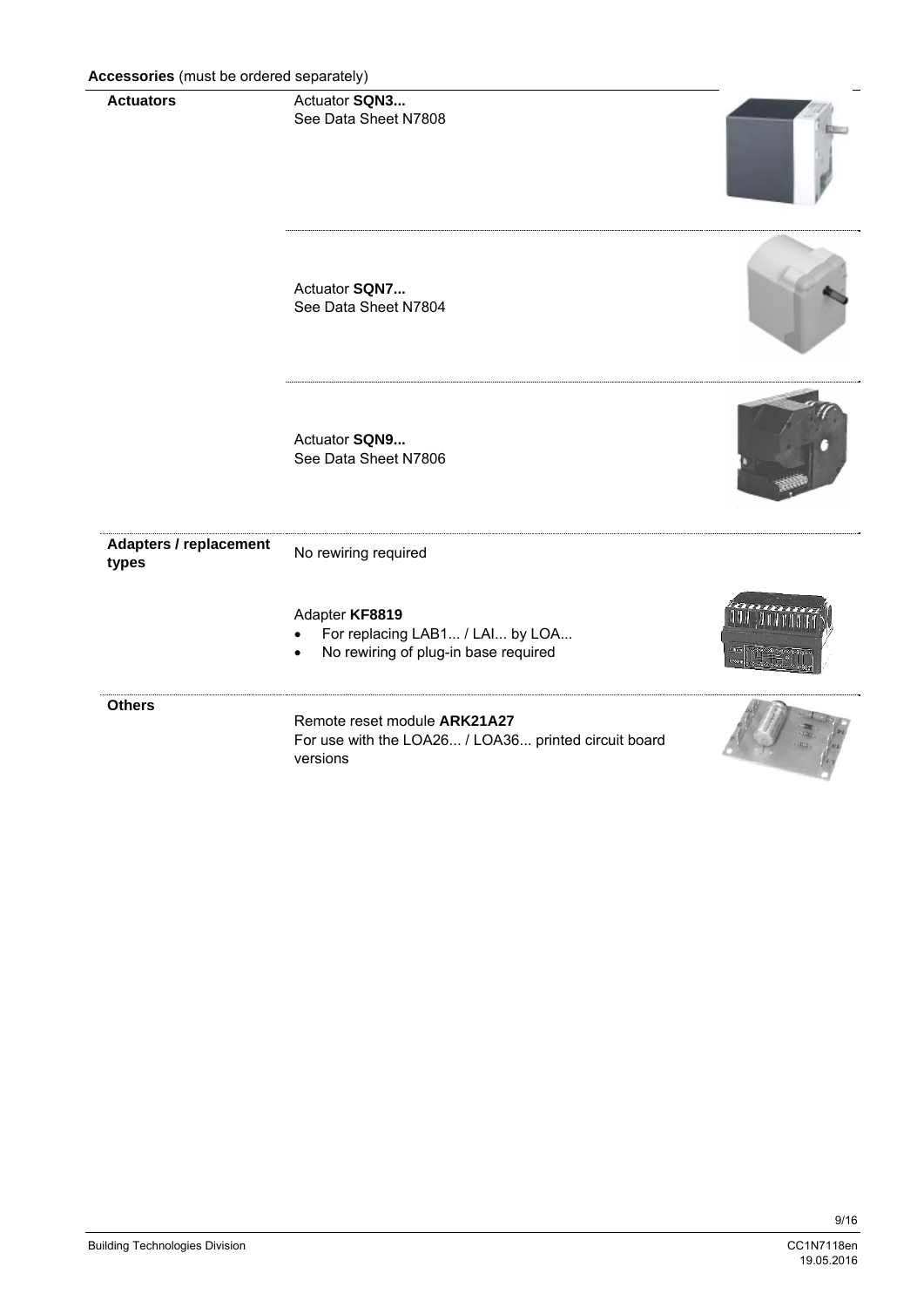### **Technical data**

General unit data

| Mains voltage                    | AC 220 V $-15$ %AC 240 V +10 %                |
|----------------------------------|-----------------------------------------------|
|                                  | AC 100 V -15 %AC 110 V +10 %                  |
| Mains frequency                  | $5060$ Hz $\pm 6$ %                           |
| External primary fuse (Si)       | Max. 10 A (fast)                              |
| Power consumption                | Approx. 3 VA                                  |
| Perm. mounting position          | Optional                                      |
| Degree of protection             | IP40, must be ensured through mounting        |
| Safety class                     | I (burner control with plug-in base)          |
| Input current to                 |                                               |
| Terminal 1                       | Max. $5$ A (short-time 15 A for max. $0.5$ s) |
| Terminal 3                       | Max. 5 A (excl. current draw of burner        |
|                                  | motor and oil preheater)                      |
| Perm. cable lengths              | Max. 3 m with 100 pF/m line capacitance       |
| - Detector cable laid separately | Max. 20 m                                     |
| - Remote reset laid separately   | Max. 20 m                                     |
|                                  | (refer to Flame supervision chapter)          |
| Weight                           | Approx. 180 q                                 |

| Perm. current              | Terminal | <b>Terminal</b> | <b>Terminal</b> | <b>Terminal</b> | Terminal | <b>Terminal</b> |
|----------------------------|----------|-----------------|-----------------|-----------------|----------|-----------------|
| at $\cos \varphi \geq 0.6$ | 4        | 5               | 6               | 7               | 8        | 10              |
|                            | max.     | max.            | max.            | max.            | max.     | max.            |
| LOA24.171B17               | 1 A      | 1 A             | 2 A             | 2 A             | 5 A      | 1 A             |
| LOA24.171B27               | 1 A      | 1 A             | 2 A             | 2 A             | 5 A      | 1 A             |
| LOA24.173A27               | 1 A      | 1 A             | 2 A             | 1,5A            | 5 A      | 1 A             |
| LOA25.173C27               | 1 A      | 1 A             | 2 A             | 2 A             | 5 A      | 1 A             |
| LOA26.171B27               | 1 A      | 1 A             | 2 A             | 0.1A            | 5 A      | 1 A             |
| LOA28.173A27               | 1 A      | 1 A             | 2 A             | 2 A             | 5 A      | 1 A             |
| LOA36.171A27               | 1 A      | 1 A             | ---             | ---             | ---      | ---             |

Environmental conditions

| <b>Storage</b>        | DIN EN 60721-3-1             |
|-----------------------|------------------------------|
| Climatic conditions   | Class 1K3                    |
| Mechanical conditions | Class 1M2                    |
| Temperature range     | $-20+60 °C$                  |
| Humidity              | <95 % r.h.                   |
| <b>Transport</b>      | DIN EN 60721-3-2             |
| Climatic conditions   | Class 2K2                    |
| Mechanical conditions | Class 2M2                    |
| Temperature range     | -50…+60 °C                   |
| Humidity              | <95 % r.h.                   |
| <b>Operation</b>      | DIN EN 60721-3-3             |
| Climatic conditions   | Class 3K5                    |
| Mechanical conditions | Class 3M2                    |
| Temperature range     | $-20+60 °C$                  |
| Humidity              | <95 % r.h.                   |
| Installation altitude | Max. 2,000 m above sea level |



## **Warning!**

**Condensation, formation of ice and ingress of water are not permitted! If not observed, the safety functions are no longer ensured and there will be a risk of electric shock.**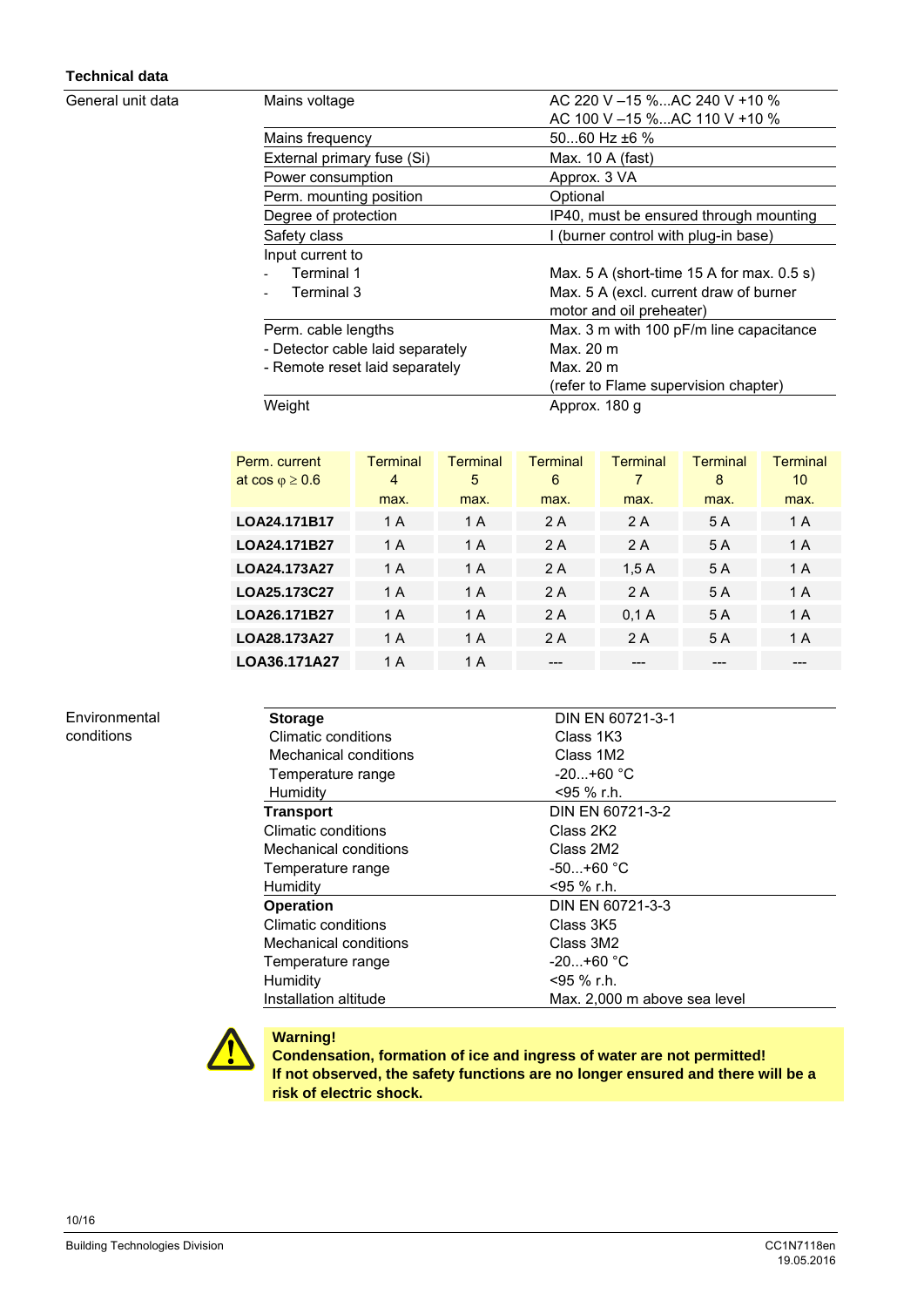Flame supervision with QRC...

Measuring circuits and length of the detector cables in accordance with Data Sheet N7716.

|                               | QRC (typically)                                                  |                                                                               |                                                           |  |  |
|-------------------------------|------------------------------------------------------------------|-------------------------------------------------------------------------------|-----------------------------------------------------------|--|--|
| Type of burner control        | Detector current<br>required during<br>operation<br>(with flame) | Permissible detector<br>current during the<br>prepurge time (dark<br>current) | Possible detector<br>current in operation<br>(with flame) |  |  |
| LOA24.171B17                  | Min. 70 µA                                                       | Max. 5,5 µA                                                                   | Max. 90 µA                                                |  |  |
| LOA24.171B27                  | Min. 70 µA                                                       | Max. 5,5 µA                                                                   | Max. 110 µA                                               |  |  |
| LOA24.173A27                  | Min. 45 µA                                                       | Max. 5,5 µA                                                                   | Max. 45 µA                                                |  |  |
| LOA25.173C27 1)               |                                                                  |                                                                               |                                                           |  |  |
| LOA26.171B27                  | Min. 70 µA                                                       | Max. 5,5 µA                                                                   | Max. 110 µA                                               |  |  |
| LOA28.173A27 1)               | ---                                                              | ---                                                                           | ---                                                       |  |  |
| LOA36.171A27                  | Min. 70 µA                                                       | Max. 5,5 µA                                                                   | Max. 110 µA                                               |  |  |
| 1) $TL - - - + - - - - - - -$ |                                                                  | asistrated the contractor of the CDO this flow detection                      |                                                           |  |  |

) These types of LOA... must not be used in connection with QRC...blue-flame detectors

Data given in the above table only apply under the following conditions: - Mains voltage depending on version AC 110 V or AC 220...240 V

- Ambient temperature 23 °C

Measuring circuit for detector current measurement



The QRC1 has been designed specifically for blue-burning flames. Incidence of light is from the front and side. The clamp is secured with a soft plastic plug. 3-core connection (preamplifier integrated in the detector casing). For the different types of flame detectors, engineering notes and technical data, refer to Data Sheet N7716.

Detector current LED on Min. 40 µA ±15 %

**Only with LOA36...**  Indication of flame strength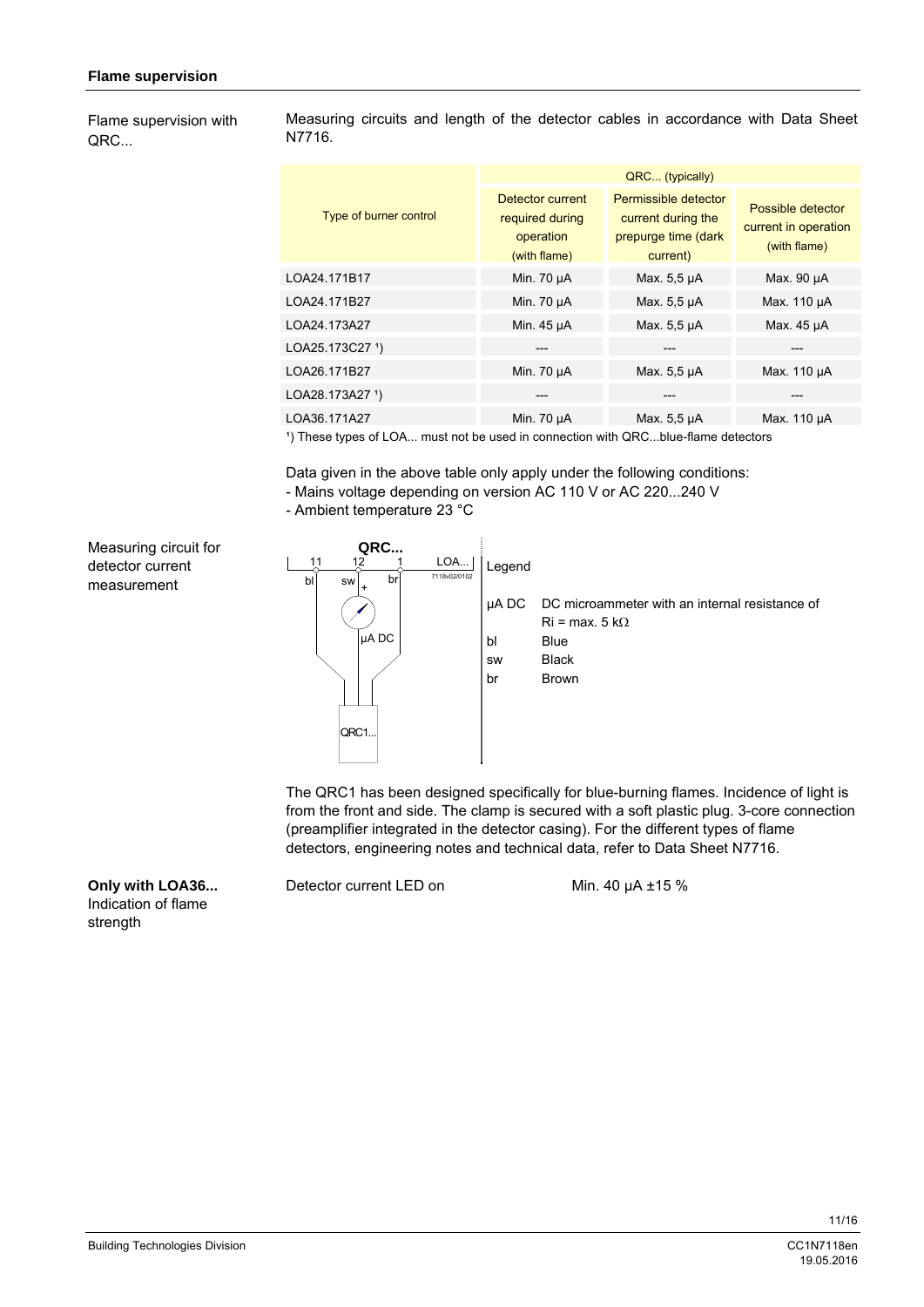### **Flame supervision**

Flame supervision with QRB...

Measuring circuits and length of the detector cables in accordance with Data Sheet N7714.

|                             | QRB (typically)                                                  |                                                                                                  |                                                           |  |
|-----------------------------|------------------------------------------------------------------|--------------------------------------------------------------------------------------------------|-----------------------------------------------------------|--|
| Type of burner control      | Detector current<br>required during<br>operation<br>(with flame) | Permissible detector<br>current during the<br>prepurge time (dark<br>current)<br>(without flame) | Possible detector<br>current in operation<br>(with flame) |  |
| LOA24.171B27 / LOA24.171B17 |                                                                  |                                                                                                  |                                                           |  |
| LOA25.173C27                |                                                                  |                                                                                                  | Max. 210 µA                                               |  |
| LOA26.171B27                | Min. 70 µA                                                       | Max. 5.5 µA                                                                                      |                                                           |  |
| LOA28.173A27                |                                                                  |                                                                                                  |                                                           |  |
| LOA24.173A27                | Min. 45 µA                                                       | Max. 5.5 µA                                                                                      | Max. 45 µA                                                |  |
| LOA36.171A27                | Min. 70 µA                                                       | Max. 5.5 µA                                                                                      | Max. 900 µA                                               |  |

Data given in the above table only apply under the following conditions:

- Mains voltage depending on version AC 110 V or AC 220...240 V

- Ambient temperature 23 °C



**Only with LOA36...**  Indication of flame strength

Detector current LED on Min. 60 µA ±15 %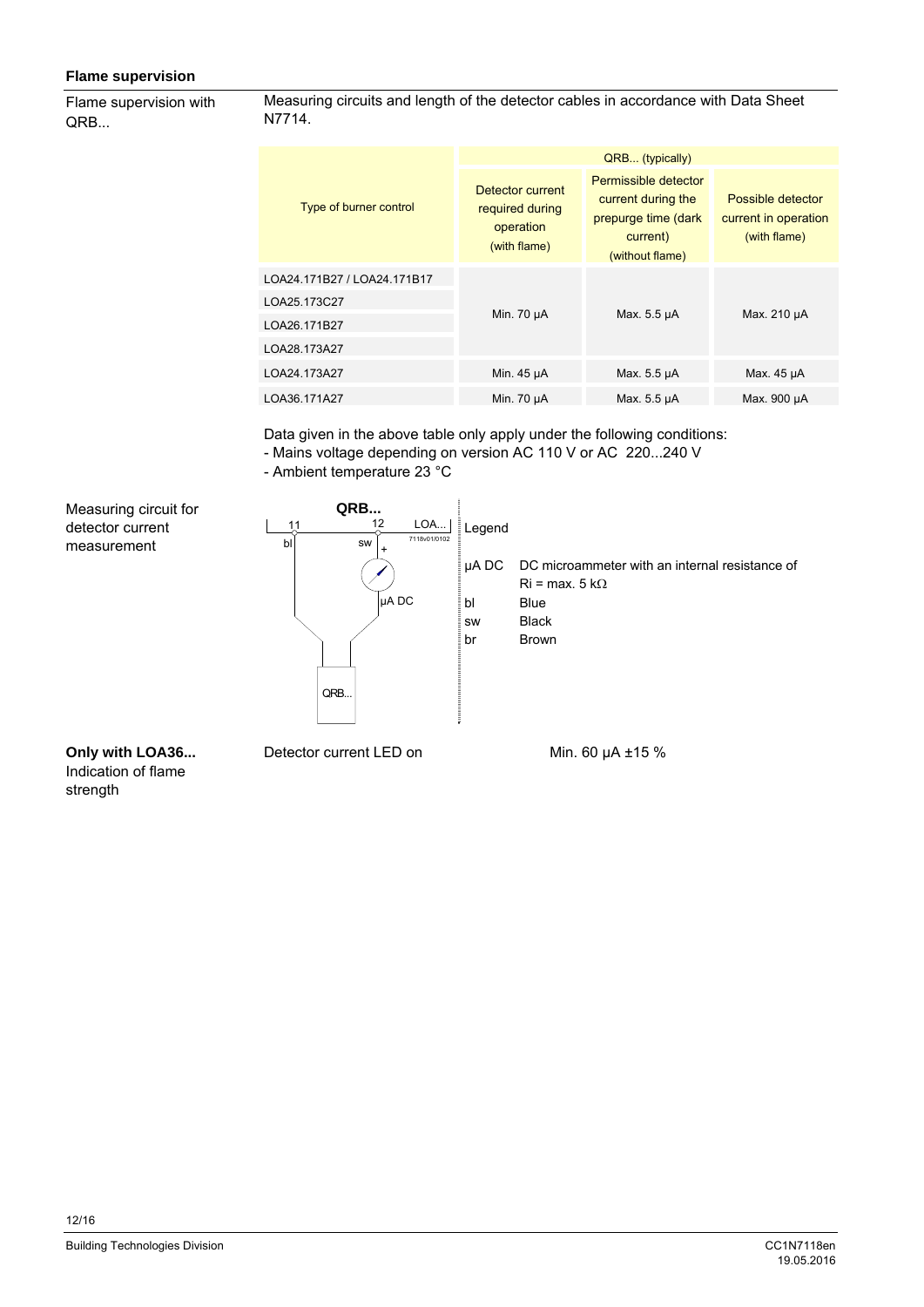|                                           | The relevant function diagram shows the required or permissible input signals to the<br>control section and to the flame supervision circuit hatched (refer to Connection<br>diagrams).<br>If these input signals are not present, the burner control will stop the startup sequence to<br>trigger lockout where required by safety regulations.                         |                                                        |  |  |
|-------------------------------------------|--------------------------------------------------------------------------------------------------------------------------------------------------------------------------------------------------------------------------------------------------------------------------------------------------------------------------------------------------------------------------|--------------------------------------------------------|--|--|
| Preconditions for<br>startup              | Burner control is reset<br>$\bullet$<br>The contacts of the limit thermostat / pressure switch, the control thermostat /<br>$\bullet$<br>pressurestat and the safety limit thermostat must be closed, heat request present<br>on terminal 1<br>No undervoltage<br>$\bullet$<br>Flame detector is darkened, no extraneous light<br>$\bullet$                              |                                                        |  |  |
| Undervoltage detection                    | An additional electronic circuit ensures that if mains voltage drops below approximately<br>AC 165 V (at UN = AC 220240 V), burner startup will be prevented, or $-$ without<br>release of oil - lockout will be triggered.                                                                                                                                              |                                                        |  |  |
| Control sequence in the<br>event of fault | Whenever lockout occurs, the outputs for the fuel valves, the burner motor, oil<br>preheater and ignition equipment will immediately be deactivated (<1 second).<br>The lockout indication lamp lights up red and terminal 10 $(\text{«AL»})$ for remote lockout<br>indication receives voltage.<br>This state is also maintained in the event of mains voltage failure. |                                                        |  |  |
|                                           | <b>Cause</b>                                                                                                                                                                                                                                                                                                                                                             | <b>Response</b>                                        |  |  |
|                                           | Mains voltage failure                                                                                                                                                                                                                                                                                                                                                    | Restart                                                |  |  |
|                                           | Extraneous light on burner startup                                                                                                                                                                                                                                                                                                                                       | Lockout;<br>with LOA25 / LOA28:<br>Prevention of start |  |  |
|                                           | No flame at the end of «TSA»                                                                                                                                                                                                                                                                                                                                             | Lockout                                                |  |  |
|                                           | Loss of flame during operation                                                                                                                                                                                                                                                                                                                                           | Repetition                                             |  |  |
| Lockout                                   | After lockout, the LOA will remain locked (lockout cannot be changed).<br>This state will also be maintained in the event of power failures.                                                                                                                                                                                                                             |                                                        |  |  |
| Reset of burner control                   | After lockout, the burner control can be reset after 6090 seconds (also refer to<br>«Warning notes»).                                                                                                                                                                                                                                                                    |                                                        |  |  |
| <b>Indications</b>                        |                                                                                                                                                                                                                                                                                                                                                                          |                                                        |  |  |
| Lockout position                          | The lockout position is indicated with the lamp integrated in the lockout reset button.                                                                                                                                                                                                                                                                                  |                                                        |  |  |
| Flame strength                            | Only with LOA36                                                                                                                                                                                                                                                                                                                                                          |                                                        |  |  |
|                                           | Indication of the flame strength (green LED) is used for checking the flame signal.<br>To ensure reliable burner operation, this LED must be lit.<br>If the green LED flickers or extinguishes during burner operation, the light conditions at<br>the burner are poor, caused by dirt for instance.                                                                     |                                                        |  |  |
| Operation                                 | Only with LOA36                                                                                                                                                                                                                                                                                                                                                          |                                                        |  |  |
|                                           | When the contacts of the control thermostat are closed, the orange LED is lit, indicating<br>the start of the oil preheater's heating up phase (if present).                                                                                                                                                                                                             |                                                        |  |  |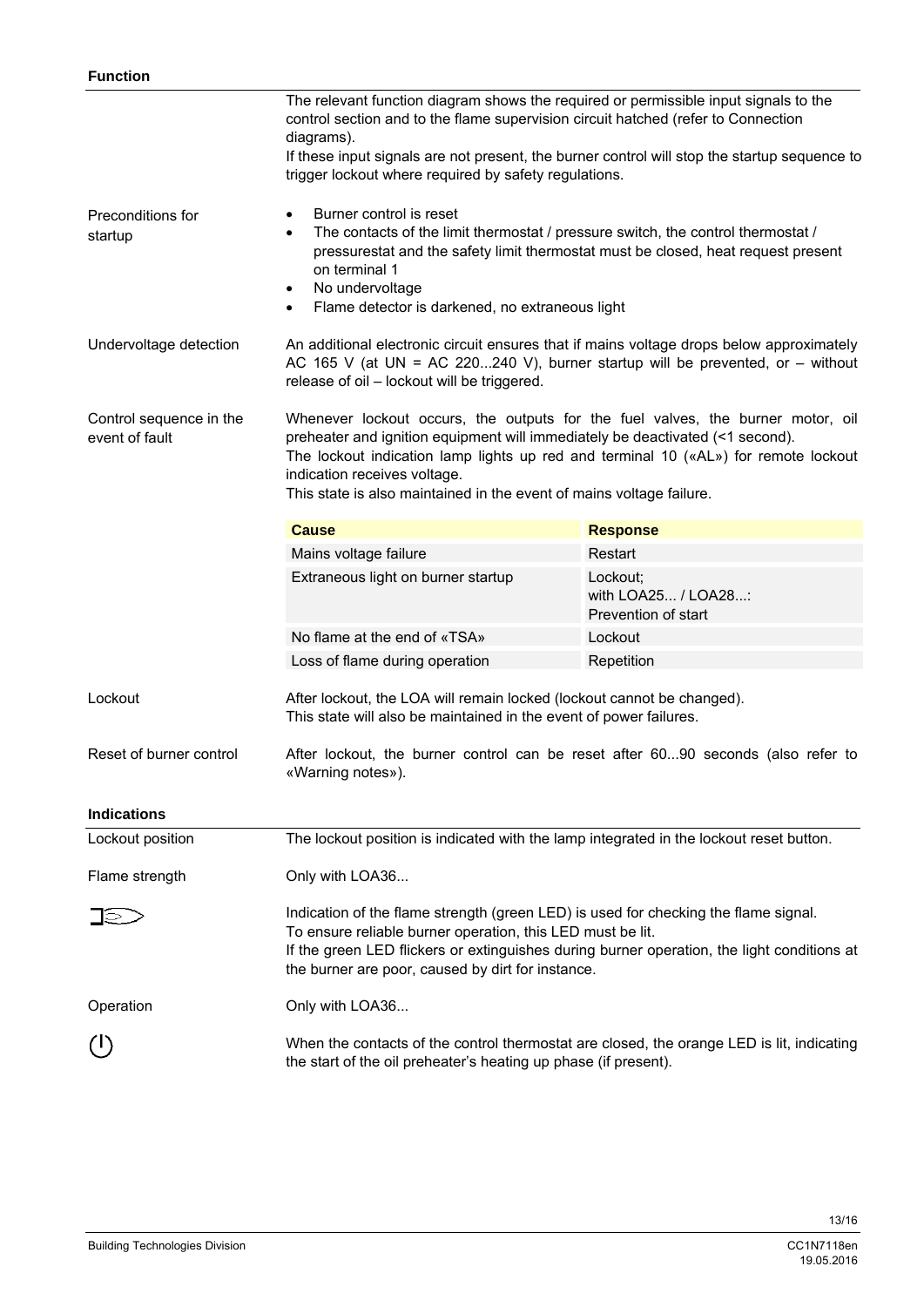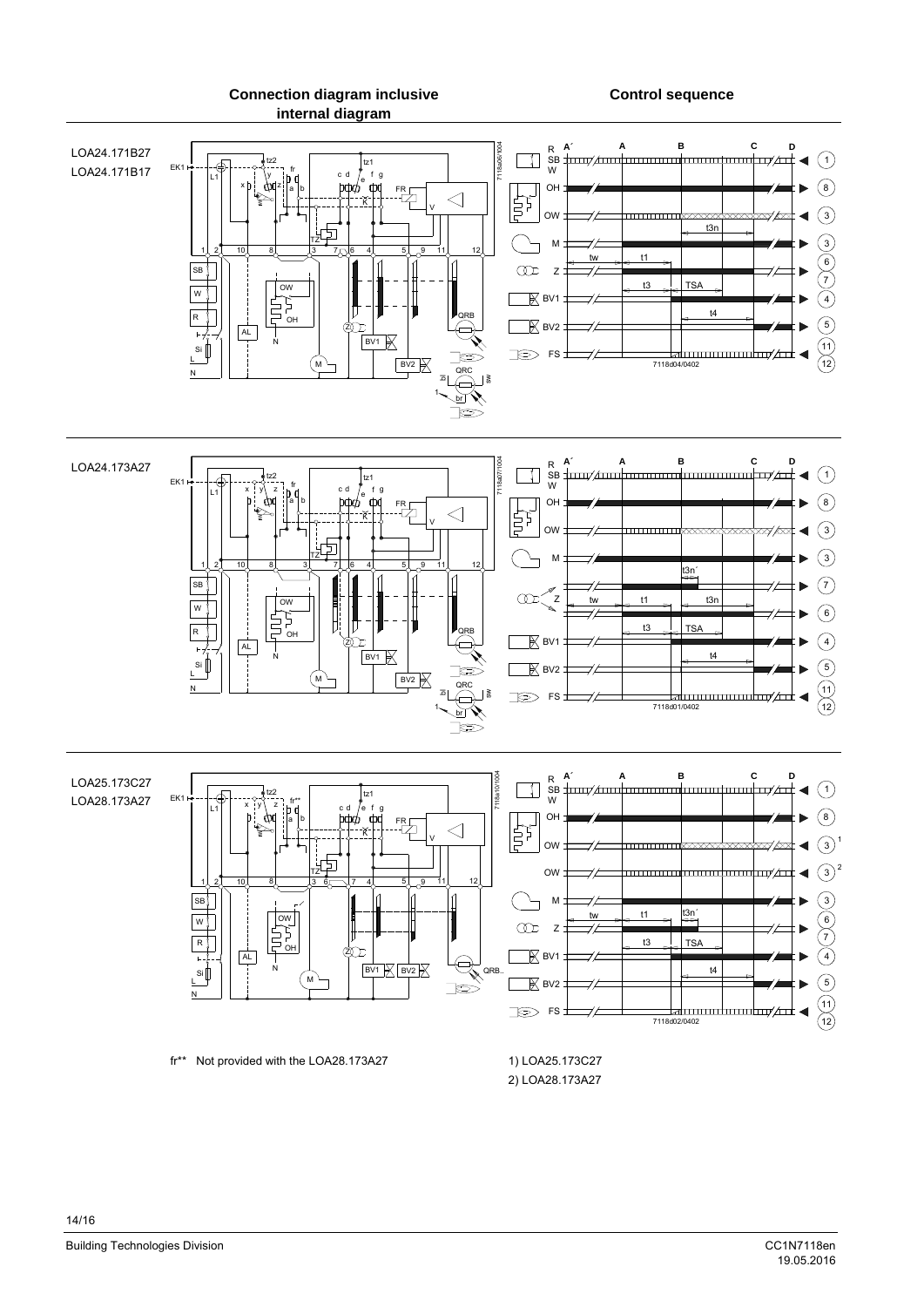